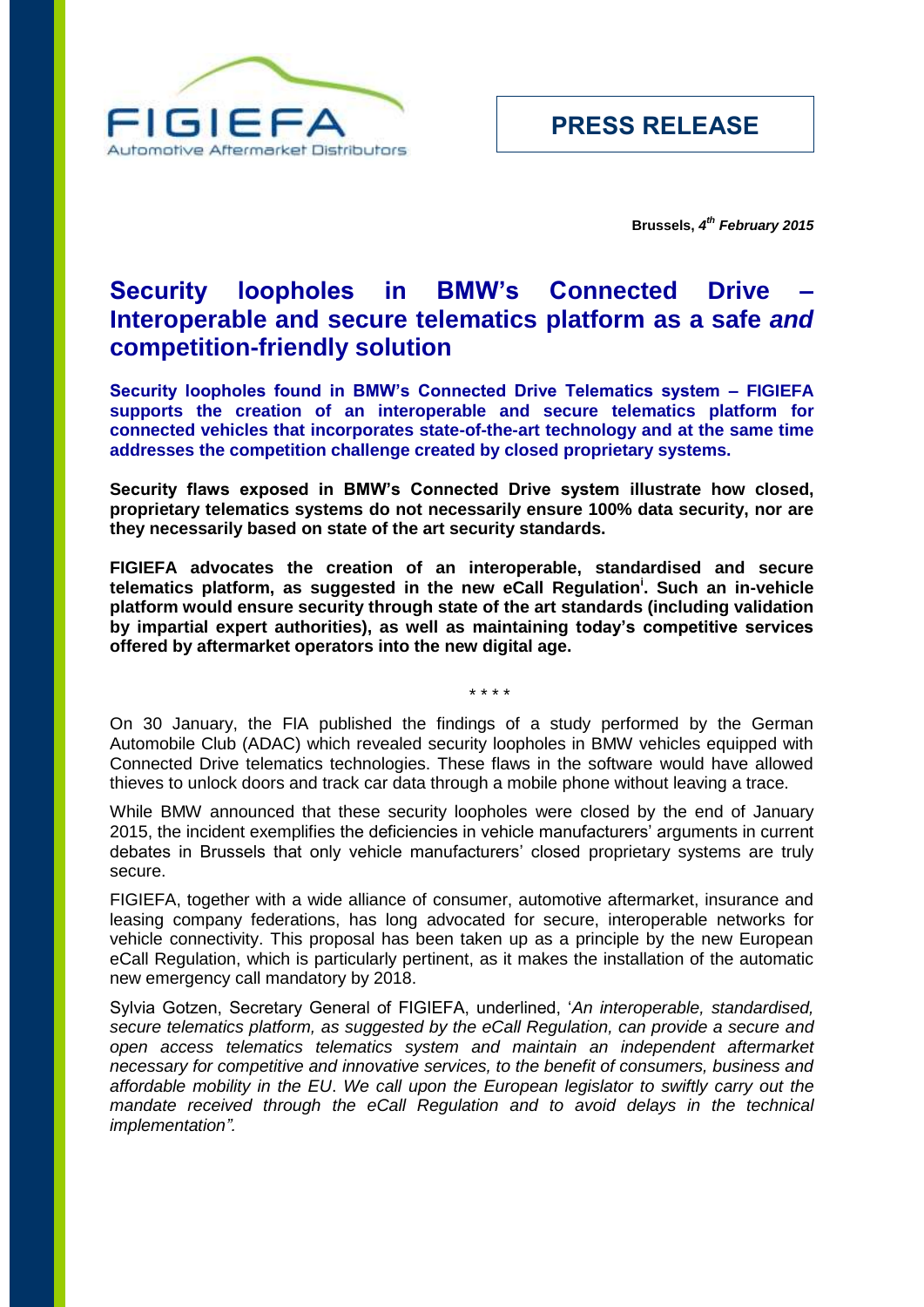### **Background**

The advent of vehicle telematics – connecting the car wirelessly – is a game-changing development, providing many advantages to consumers and businesses, but also threatening the current level playing field in the automotive aftermarket. Currently, independent operators, such as e.g. repairers, road-patrols or leasing companies do not get the same wireless access to the vehicle's technical data as vehicle manufacturers enjoy. This allows vehicle manufacturers to choose which companies eventually receive the data, under what conditions and timescales, and what services are allowed to be offered to consumers – thereby giving them an exclusive control over their vehicles' data.

As a result, there is the threat of a monopolisation over the important 'online' data, crucial to ascertain the 'health status' of the vehicle when it is being driven and vital for the independent AutoService sector to continue to provide competitive, new and innovative services.

To counter this threat, whilst maintaining the potential advantages inherent in this technological advance, FIGIEFA and the sector alliance have developed the interoperable, standardised, secure platform concept. The interoperable in-vehicle platform would allow drivers to choose to whom they send their vehicle data, and under what terms and conditions, whilst maintaining the highest – constantly updated, state of the art – security standards for both communication to and from the vehicle, as well as within the vehicle. The required levels of safety and security would be further strengthened through the validation of applications by an independent authority prior to them being implemented. Together, these measures would provide a complete safety and security structure whenever communicating or exchanging data with the vehicle.

### **NOTES TO EDITORS**

FIGIEFA animation "The connected car" - <https://vimeo.com/106258145>

More on telematics - <http://www.figiefa.eu/ecall-telematics/>

The aftermarket value chain (video) - [http://www.figiefa.eu/see-the-big-picture-video](http://www.figiefa.eu/see-the-big-picture-video-released/)[released/](http://www.figiefa.eu/see-the-big-picture-video-released/)

[BMW Connected Drive security loopholes](http://www.fiaregion1.com/scripts/nl.php?Mode=go&url=%2Fdownload%2Fnews%2Fbmw-security-loopholes.pdf&u=111860000019791&email=kai.luecke@de.bosch.com&n=111860106175762&test=0) – FIA Press Release <http://www.fiaregion1.com/download/news/bmw-security-loopholes.pdf>

## **About FIGEIFA**

FIGIEFA is the European federation and political representative in Brussels of the independent wholesalers and retailers of automotive replacement parts and their associated repair chains. Together with its 19 national European members it represents the interests of more than 30,000 companies trading with vehicle parts, components and accessories. Please visit: [www.figiefa.eu](http://www.figiefa.eu/)

#### **Contact:**

Henry Wasung, EU Affairs and Communication Manager Mail: [henry.wasung@figiefa.eu](mailto:henry.wasung@figiefa.eu) Tel. +32 0 761 95 13